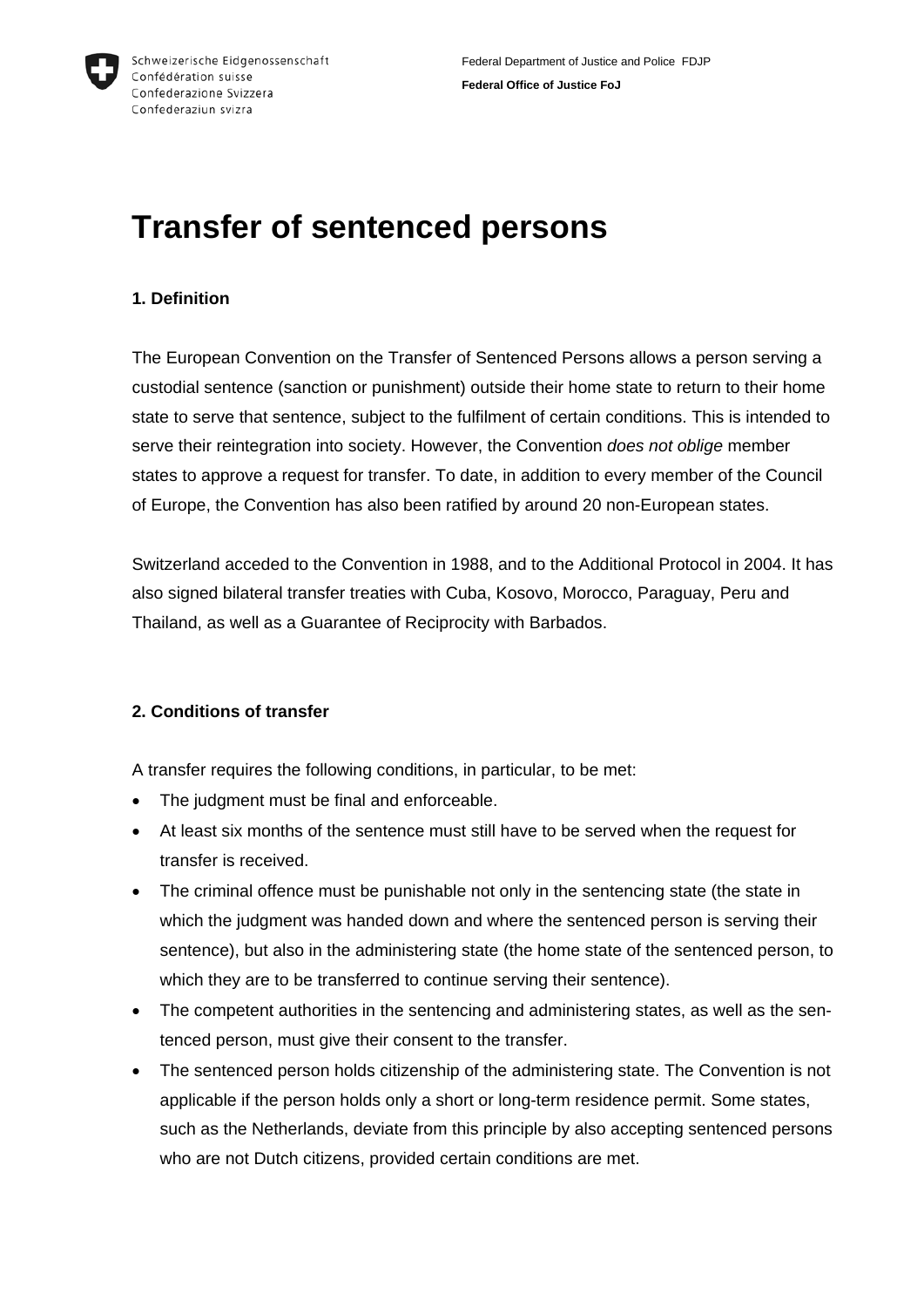#### **3. Effects of transfer**

The Convention provides for two possible methods of determining the length of sentence that the sentenced person still has to serve: continued enforcement, or the conversion of the original judgment into a judgment issued by the administering state.

Switzerland has opted for *continued enforcement*, in which the foreign sanction is essentially taken over unchanged. The remaining sentence that must be served in Switzerland following the transfer thus corresponds to the sentence period that would still have to be served in the sentencing state. However, if the sanction imposed by the sentencing state is incompatible with Swiss law, the sentence is adjusted to the maximum penalty which may be imposed for the offence in question under Swiss law. Once the transfer has taken place, the enforcement of the sanction is governed by Swiss law (conditions of parole, etc.).

#### **4. Transfer procedure (in accordance with the Convention)**

- The sentenced person communicates their wish to be transferred to the competent authorities in the sentencing or administering state.
- The sentencing and administering states exchange the necessary documentation (personal data, judgment, information on the sentence served to date in the sentencing state, and any further sentence to be served in the administering state).
- The authorities of the two states take a decision on the request for transfer on the basis of this information. In Switzerland, responsibility for the decision on transfer lies with the Federal Office of Justice FOJ (Extraditions Unit), in cooperation with the relevant cantonal authorities. In the case of a transfer to Switzerland, the competent cantonal court will issue an exequatur decision. In doing so, it will examine whether or not the foreign judgment can be executed under Swiss law, and whether the length of sentence set abroad may have to be reduced to the maximum penalty provided for under Swiss law. The sentenced person has a right of appeal against this decision. The Convention does not oblige member states to approve a request for transfer, neither does it provide for the sentenced person to have a right of appeal if their transfer is refused.
- If both states have consented to the transfer, thus making it enforceable, they will discuss the details of its execution, i.e. the place and date of transfer.

The transfer process often involves time-consuming enquiries and clarifications, and may therefore prove lengthy. Experience indicates that the process can be expected to last for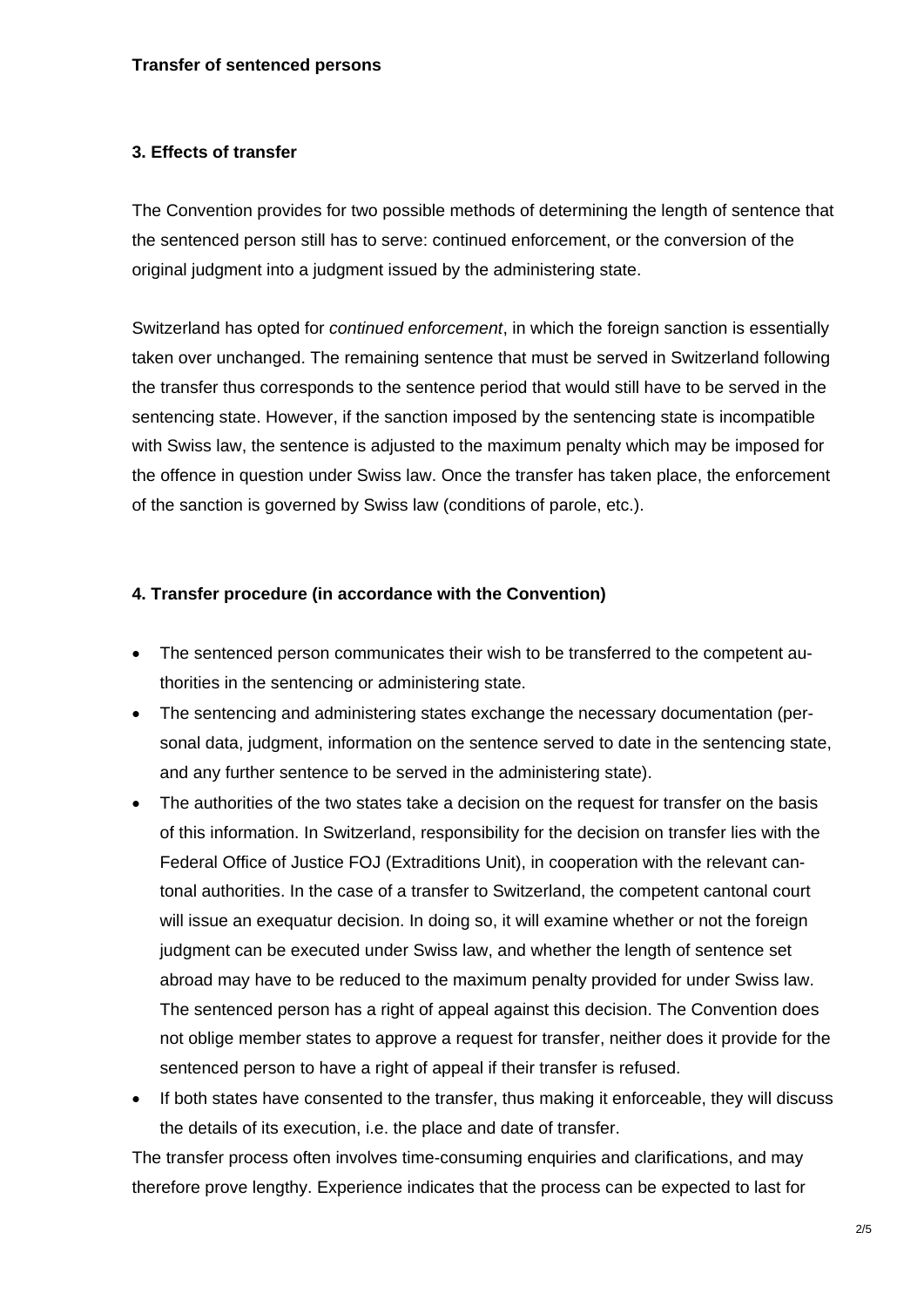well over six months.

#### **5. Transfer without the consent of the sentenced person**

In the interests of international collaboration on a broader scale, the Additional Protocol to the Transfer Convention provides for a sentence to be executed in the country of origin without the consent of or against the will of the sentenced person in two cases.

- If a legally valid expulsion order exists against the sentenced person in the sentencing state, the sentenced person may be handed over to their country of origin to serve out the remainder of their sentence.
- If the sentenced person flees from the sentencing state to their country of origin, thereby seeking to avoid serving their sentence, the country of origin may execute the sentence in place of the sentencing state (please refer also to the "Sentence execution on behalf of another state" factsheet).

Like the Convention, the Additional Protocol does not oblige member states to approve a request for transfer.

## **6. Transfer procedure (in accordance with the Additional Protocol)**

#### **Transfer from Switzerland to a foreign state**

- The cantonal authority responsible for the execution of sentences and measures (executive authority) asks the FOJ to begin transfer proceedings. It encloses a copy of the enforceable judgment, as well as the final and absolute expulsion order, with its request.
- The request is submitted after the sentenced person has been granted a legal hearing. They must be given the opportunity to respond to the executive authority's transfer request.
- The FOJ checks that the cantonal request is complete and permissible, and may make further enquiries. Where necessary, these may extend to the sentenced person's country of origin.
- The FOJ rules that the country of origin will be asked to take over the enforcement of the remainder of the sentenced person's sentence and that, if the request is approved, the sentenced person will be handed over to their country of origin. The sentenced person has 30 days in which to lodge an appeal against this ruling before the Federal Criminal Court. Both the sentenced person and the FOJ may appeal against the Federal Criminal Court decision before the Federal Supreme Court. An appeal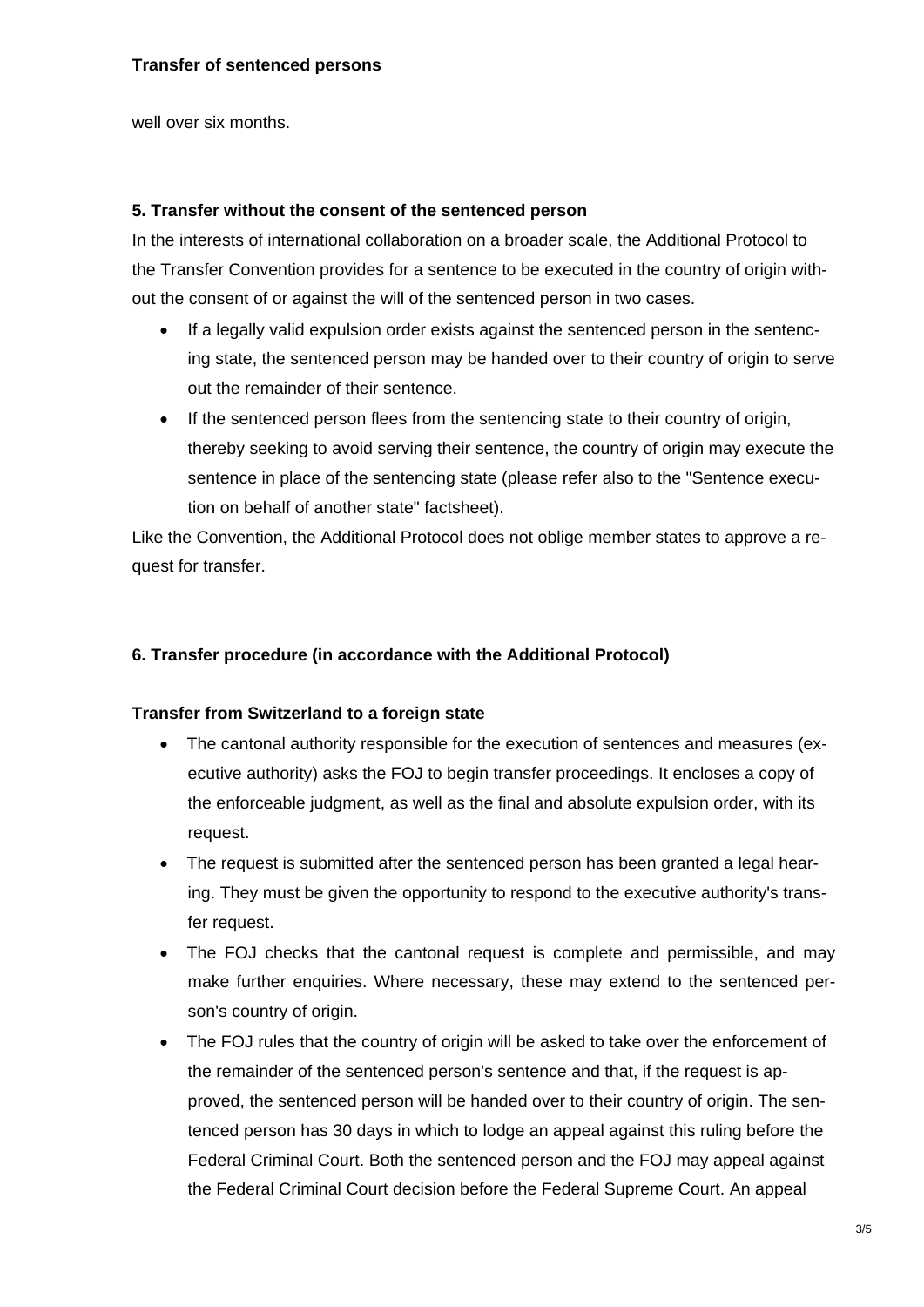#### **Transfer of sentenced persons**

does not have any suspensive effect on the submission of the transfer request to the country of origin.

- The FOJ sends the transfer request to the country of origin. Specifically, it will request a binding response as to whether or not the future enforcement of the sentence will be taken over. The FOJ also asks for information on the length and severity of sentence that remains to be served following transfer, as well as details of continued sentence enforcement, specifically the timing of parole.
- The FOJ examines the response of the country of origin, and asks the cantonal executive authority if it continues to support the transfer. If this is the case, steps will be taken to execute the transfer. The Swiss authorities reserve the right not to pursue the transfer after receiving the response from the country of origin, especially if the sentence would be too lenient or too short following any necessary conversion or adjustment.

#### **Transfer from a foreign state to Switzerland**

- The foreign authority submits the transfer request to the FOJ.
- The FOJ checks that the request is complete and permissible. If this is the case, it forwards the request to the competent cantonal executive authority for the latter's response.
- Based on the cantonal response, the FOJ decides whether to approve or to refuse the foreign request.
- If it decides to approve the request, the FOJ applies to begin exequatur proceedings: the cantonal court must establish whether or not the foreign judgement can be executed in Switzerland and, if necessary, must adjust the sentence to the maximum penalty provided for under Swiss law. An appeal against the court's decision may be lodged with the cantonal court of appeal.
- If the transfer of the sentenced person to Switzerland is approved, the cantonal authorities forward the corresponding documents to the FOJ, along with the court's ruling that the sentence may be enforced in Switzerland.
- The FOJ notifies the foreign authority of the final agreement of the Swiss authorities. As soon as the foreign authority has communicated its consent to the transfer, steps are taken to execute it.

Transfer proceedings against the will of the sentenced person generally take at least a year. Transfer under the terms of the Additional Protocol may thus be considered only in the case of longer custodial sentences, usually of at least two years.